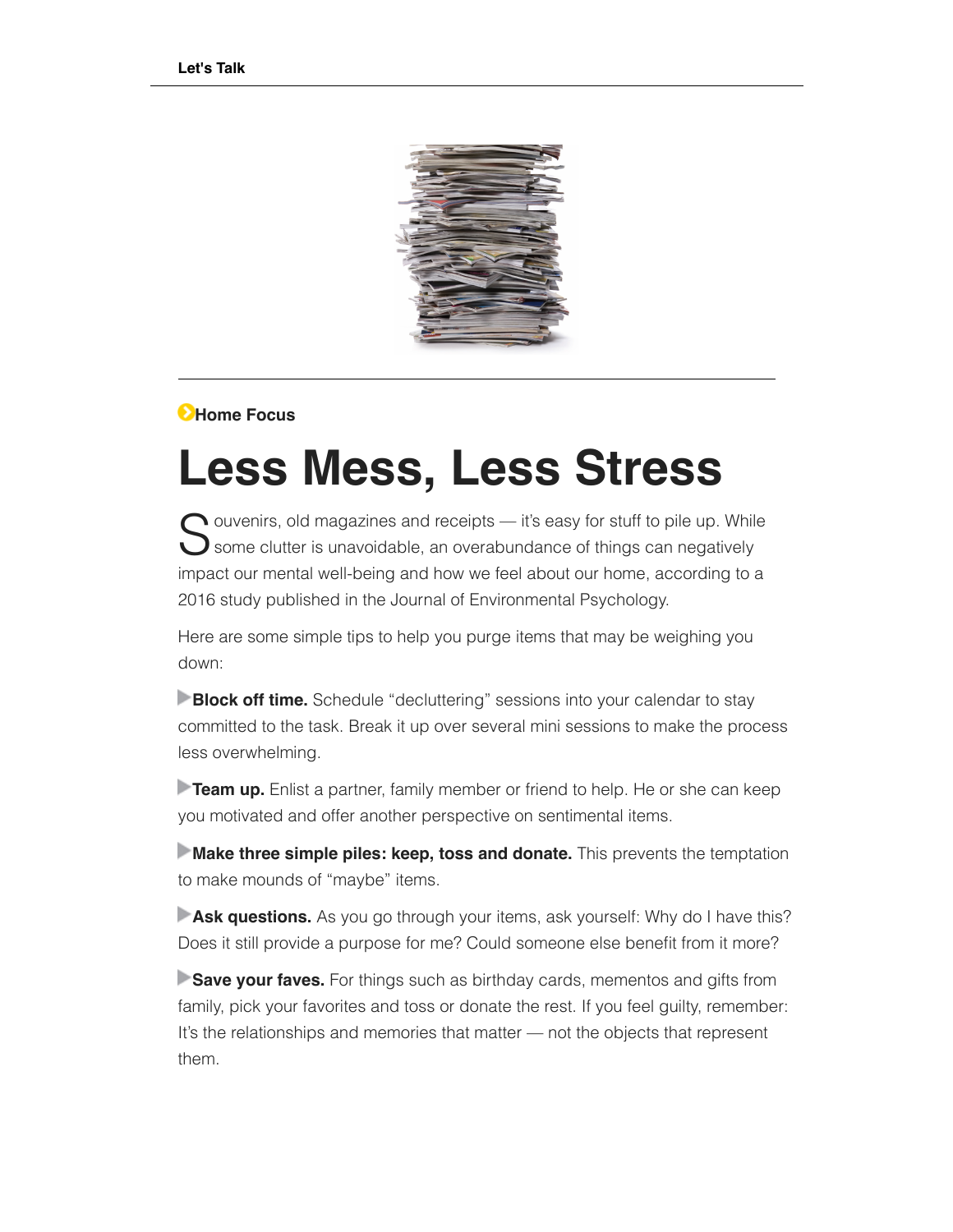

# **How to Declutter: A Room-by-Room Checklist**

Tips for tackling major areas of your home.

# **Kitchen**

- Toss out expired food and condiments in the refrigerator, pantry and cabinets.
- Recycle or donate old (or unused) appliances, food storage containers and dishes.
- Declutter the outside of the refrigerator move photos, menus, etc. to binders or storage.
- Organize your recipe cards and cookbooks. Recycle or give away any that you don't use anymore.